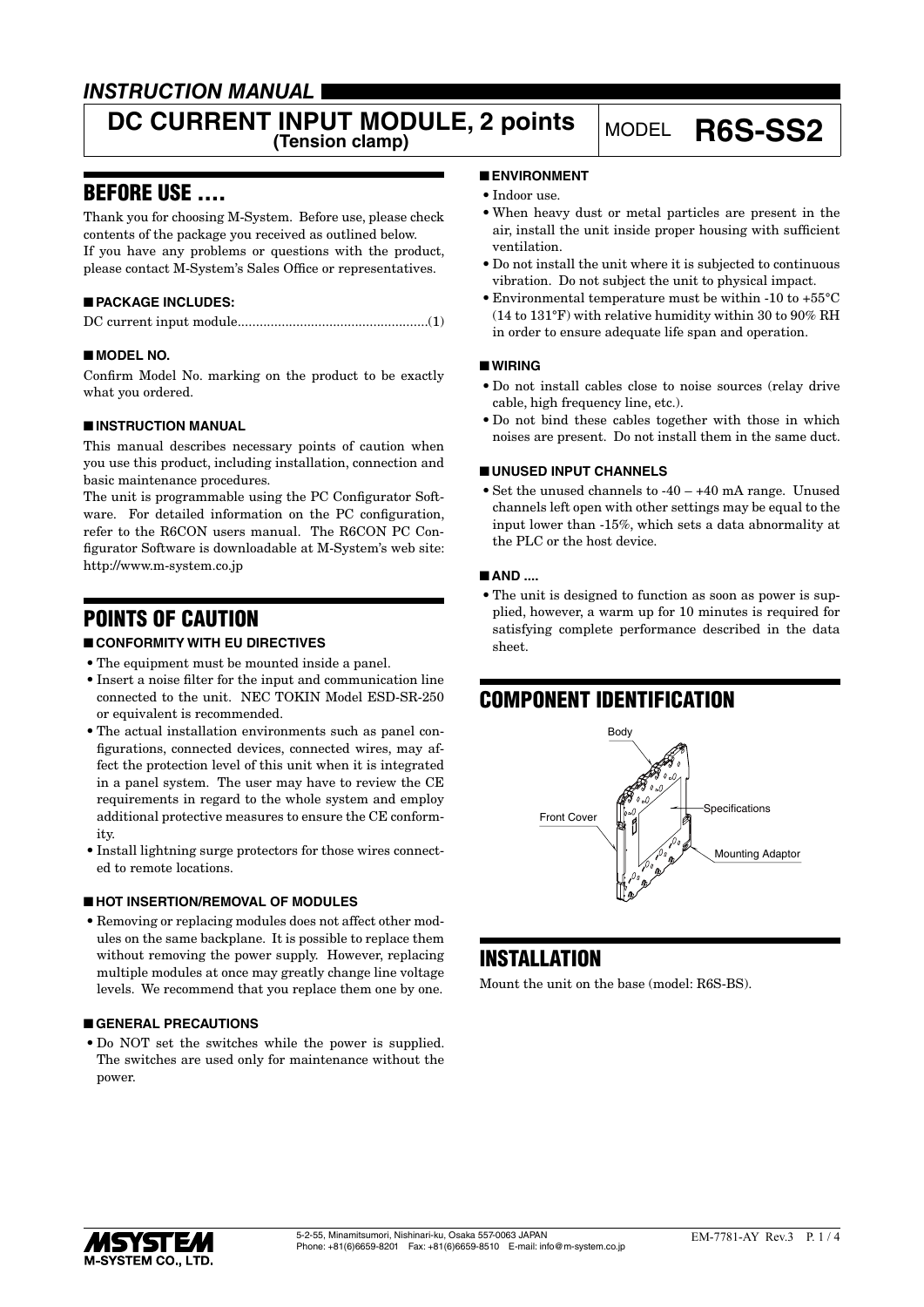### EXTERNAL VIEWS

**• Front View (cover opened) • Side View**







#### ■ **INDICATOR LED**

| ID     | <b>COLOR</b>      | <b>FUNCTION</b>                                        |
|--------|-------------------|--------------------------------------------------------|
| Power  | OFF               | Power supply is off                                    |
|        | Green ON          | Power supply is on.                                    |
| Status | OFF               | Standing by (at the startup)<br>or communication error |
|        | Green ON          | Normal communication                                   |
|        | Green blink       | Configuration mode                                     |
|        | Red ON            | DIP switch error                                       |
|        | Red blink         | Parameter error                                        |
|        | 2 sec. interval   |                                                        |
|        | Red blink         | Analog input overrange                                 |
|        | 0.5 sec. interval | $(< 15\% \text{ or } \geq 115\%)$                      |

### ■ **MODULE ADDRESS**

Module address is selectable between 0 and 31. Choose 0 or 16 with SW1 for offsetting the address selected with SW2 (0 to F, hexadecimal).

The module's slot position on the base and the module address are not necessarily correlated.

| <b>ADDRESS</b>          | SW <sub>1</sub> | SW <sub>2</sub>         | <b>ADDRESS</b> | SW <sub>1</sub> | SW <sub>2</sub>         |
|-------------------------|-----------------|-------------------------|----------------|-----------------|-------------------------|
| 0                       | 0               | $\Omega$                | 16             | 16              | $\Omega$                |
| 1                       | 0               | 1                       | 17             | 16              | $\mathbf{1}$            |
| $\overline{2}$          | 0               | $\overline{2}$          | 18             | 16              | $\overline{2}$          |
| 3                       | 0               | 3                       | 19             | 16              | 3                       |
| $\overline{\mathbf{4}}$ | 0               | $\overline{\mathbf{4}}$ | 20             | 16              | $\overline{\mathbf{4}}$ |
| 5                       | 0               | 5                       | 21             | 16              | 5                       |
| 6                       | 0               | 6                       | 22             | 16              | 6                       |
| 7                       | 0               | 7                       | 23             | 16              | 7                       |
| 8                       | $\mathbf{0}$    | 8                       | 24             | 16              | 8                       |
| 9                       | 0               | 9                       | 25             | 16              | 9                       |
| 10                      | 0               | A                       | 26             | 16              | A                       |
| 11                      | 0               | B                       | 27             | 16              | B                       |
| 12                      | 0               | $\mathbf C$             | 28             | 16              | $\mathbf C$             |
| 13                      | 0               | D                       | 29             | 16              | D                       |
| 14                      | 0               | Е                       | 30             | 16              | Е                       |
| 15                      | 0               | F                       | 31             | 16              | F                       |

### ■ **OPERATING MODE**

(\*) Factory setting

**• Configuration Mode**

| <b>CONFIGURATION MODE</b> | SW3-8                            |
|---------------------------|----------------------------------|
| DIP SW $(*)$              |                                  |
| PC.                       |                                  |
|                           | $\blacksquare$ = ON, Blank = OFF |

#### **• Input Range**

|                                  | <b>INPUT1</b>   |   | <b>INPUT 2</b>  |   |   |   |
|----------------------------------|-----------------|---|-----------------|---|---|---|
| <b>RANGE</b>                     | SW <sub>3</sub> |   | SW <sub>3</sub> |   |   |   |
|                                  | 1               | 2 | 3               | 4 | 5 | 6 |
| $-40 - +40$ mA DC                |                 |   |                 |   |   |   |
| $-20 - +20$ mA DC                |                 |   |                 |   |   |   |
| $-1 - +1$ mA DC                  |                 |   |                 |   |   |   |
| $0 - 40$ mA DC                   |                 |   |                 |   |   |   |
| $0-20$ mA DC                     |                 |   |                 |   |   |   |
| $4 - 20$ mA DC $(*)$             |                 |   |                 |   |   |   |
| $0 - 1$ mA DC                    |                 |   |                 |   |   |   |
| $\blacksquare$ = ON, Blank = OFF |                 |   |                 |   |   |   |

Note: Be sure to set unused SW3-7 to OFF.

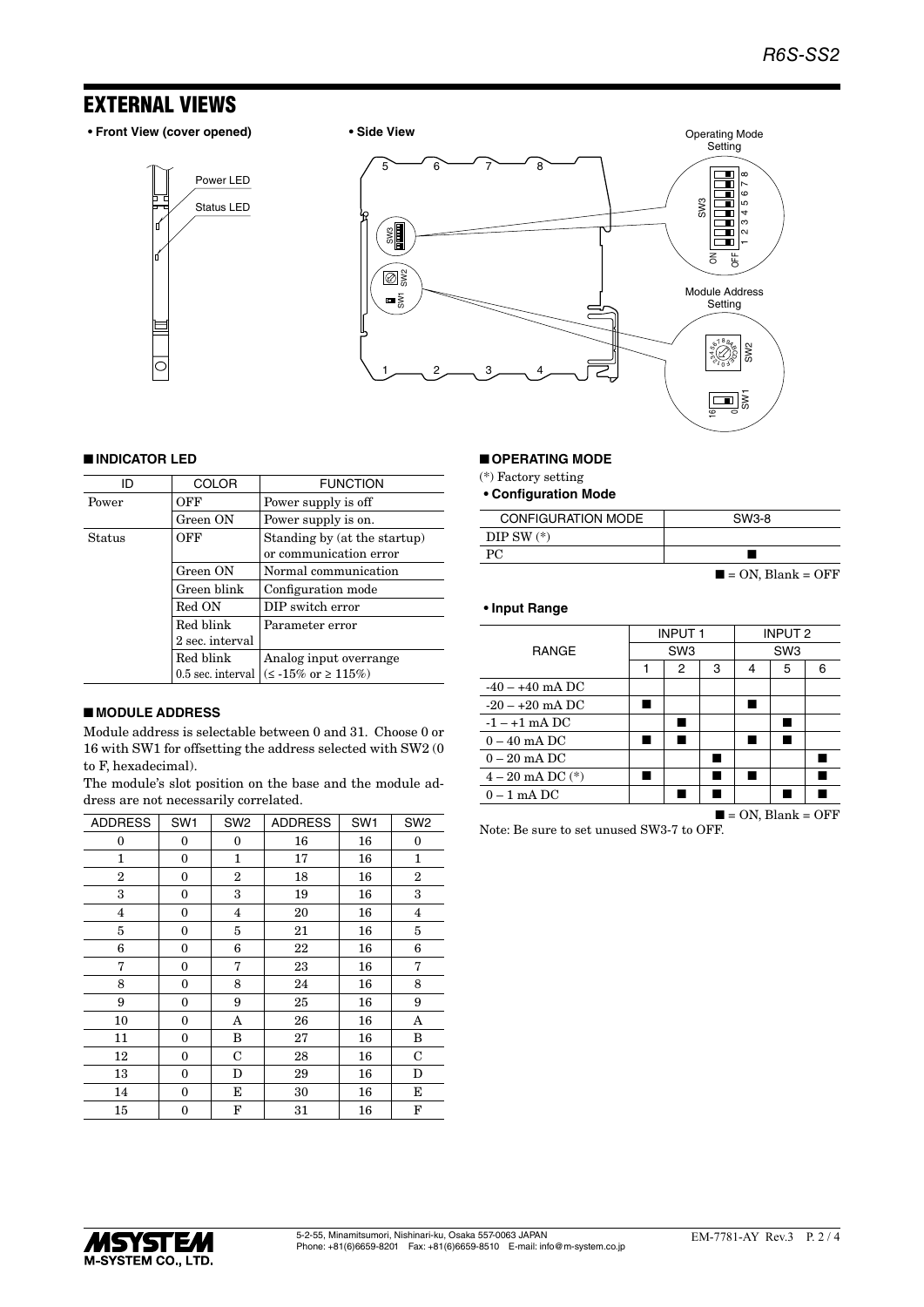### TERMINAL CONNECTIONS

Connect the unit as in the diagram below or refer to the connection diagram on the side of the unit.

#### ■ **EXTERNAL DIMENSIONS unit: mm (inch)**



\*Use a minus screwdriver: tip width 3.8 mm max., tip thickness 0.5 to 0.6 mm

#### ■ **CONNECTION DIAGRAM**



**• Wide span**: -40 – +40 mA DC, -20 – +20 mA DC, 0 – 40 mA DC, 0 – 20 mA DC, 4 – 20 mA DC **• Narrow span**: -1 – +1 mA DC, 0 – 1 mA DC

#### ■ **WIRING INSTRUCTIONS**

- • Applicable wire size
- Solid: 0.2 to 2.5 mm<sup>2</sup> (0.55 to 1.75 dia.)
- Stranded: 0.2 to 2.5 mm<sup>2</sup> (Tinning wire ends may cause contact failure and therefore is not recommended.)
- Ferruled: 0.2 to 1.5 mm<sup>2</sup> (0.55 to 1.35 dia.)
- • Expose wire conductors by 8 mm (0.31").